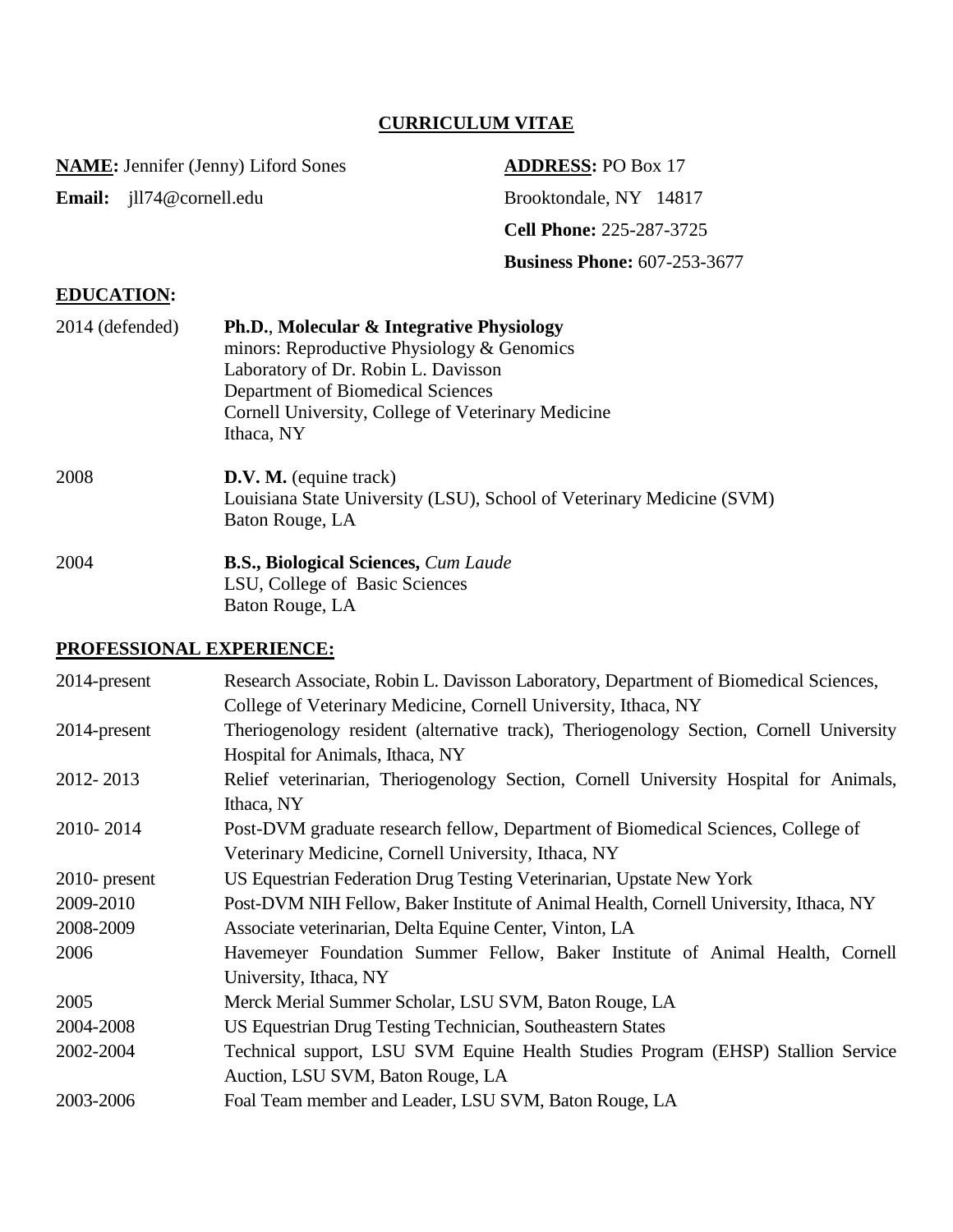# 2002-2004 Howard Hughes Medical Institute (HHMI) undergraduate researcher, LSU SVM, Baton Rouge, LA 2000-2004 Chancellor's Student Aid worker, LSU, College of Basic Sciences & SVM, Baton Rouge, LA

# **PROFESSIONAL AFFILIATIONS AND ACTIVITIES:**

| 2014         | American Association for the Advancement of Science, graduate trainee member                     |  |  |
|--------------|--------------------------------------------------------------------------------------------------|--|--|
| 2013&2014    | Co-chair, 13 <sup>th</sup> Annual Biological & Biomedical Sciences Symposium, Cornell University |  |  |
| 2012&2013    | Facilitator, Cornell Leadership Program for Veterinary Students                                  |  |  |
| 2012         | Instructor, Mare and Stallion Wet Lab, Large Animal Symposium, Cornell University                |  |  |
| 2012-present | New York Academy of Science, graduate trainee member                                             |  |  |
| 2012-present | American Heart Association, graduate trainee member                                              |  |  |
| 2011-present | American Physiological Society, graduate trainee member                                          |  |  |
| 2010-2011    | Society for the Study of Reproduction, graduate trainee member                                   |  |  |
| 2009-present | New York State Veterinary license (current)                                                      |  |  |
| 2008-present | National USDA Accreditation (current)                                                            |  |  |
| 2008-2009    | Louisiana State Veterinary license (inactive)                                                    |  |  |
| 2004-2008    | Student Chapter of the American Association of Equine Practitioners                              |  |  |
| 2004-2008    | Student Chapter of the American Veterinary Medical Association                                   |  |  |
|              |                                                                                                  |  |  |

## **HONORS AND AWARDS:**

| 2014 | Best of AHA Specialty Conferences Award (2 oral abstracts)                                                  |
|------|-------------------------------------------------------------------------------------------------------------|
| 2014 | Council on Hypertension New Investigator travel award                                                       |
| 2014 | Invited speaker, NIH/NICHD Health Equity Seminar                                                            |
| 2014 | John and Joyce Wootton Fund Award for Graduate Education in Physiology                                      |
| 2014 | Dr. Caroline Coffey Memorial travel award                                                                   |
| 2014 | Data Diuresis Session selected abstract, Experimental Biology Meeting                                       |
| 2013 | $3rd$ place graduate oral presentation, Cornell Biomedical Sciences $12th$ Annual Symposium                 |
| 2012 | DVM Graduate Research Assistantship at Cornell University                                                   |
| 2008 | LSU SVM Equine Medicine & Surgery Proficiency Award                                                         |
| 2007 | LVMA/AAEP Scholarship Award                                                                                 |
| 2006 | 2nd place poster presentation, Phi Zeta Research Emphasis Day                                               |
| 2006 | Havemeyer Foundation Fellowship at Cornell University                                                       |
| 2006 | LSU SVM Equine Health Studies Program Scholarship Award                                                     |
| 2005 | Merck Merial Summer Scholar at LSU                                                                          |
| 2005 | LSU SVM Equine Health Studies Program Scholarship Award                                                     |
| 2003 | 1 <sup>st</sup> place 28 <sup>th</sup> Annual West Coast Biological Sciences Undergrad. Research Conference |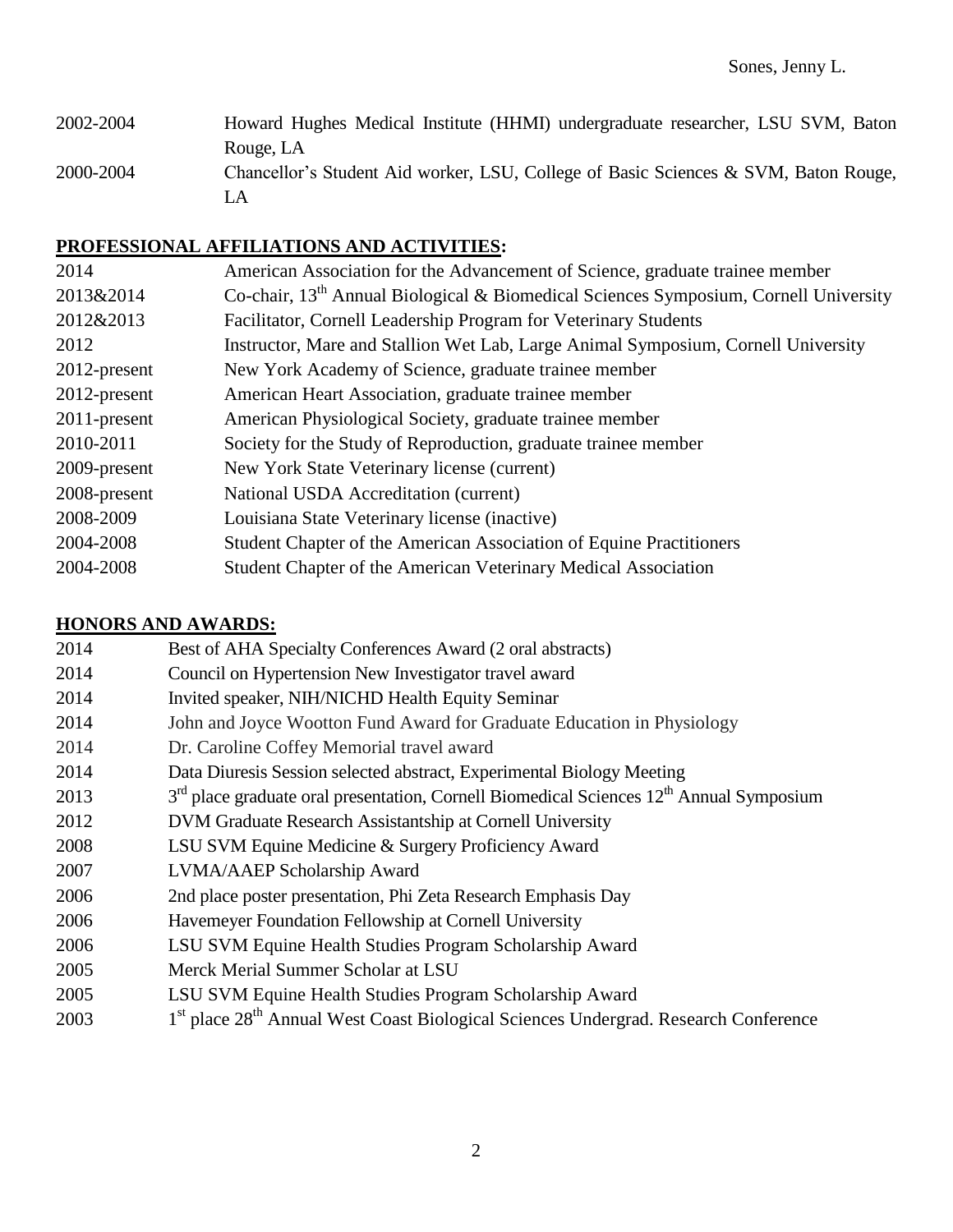#### **CONTRACTS AND GRANTS**:

- 2012-2014 American Heart Association, *Postdoctoral Fellowship*. Role of asynchronous embryo-uterine interactions during the peri-implantation period in a mouse model of preeclampsia. \$96,000
- 2009-2012 National Institute of Health, *Institutional Postdoctoral NRSA*, "Graduate Program of Veterinary Scientists/Scholars." Cornell University
- 2006 Havemeyer Foundation, *Summer veterinary student fellowship*. **J Liford**, A de Mestre, D Miller, D Antczak. Expression of genes involved in implantation and endometrial cup formation. \$5,000.
- 2005 Merck Merial, *Summer veterinary student fellowship*. **J Liford**, SK Lyle, DL Paccamonti, AM Stokes, SR Chirgwin. Expression of Cyclooxygenase-1 and -2 in a Model of Ascending Placentitis in the Mare. \$5,000.
- 2003 HHMI, *Undergraduate researcher*, **J. Liford**, J McClure Blackmer, S Lyle, RM Moore, CA Nickerson, K Honer zu Bentrup. Immunofluorescent Detection of Matrix Metalloproteinases-2 and -9 in Three-Dimensional (3-D) Tissue Assemblies of Microgravity-Cultured Equine Fetal Laminar Cells: A Preliminary Study. \$1,500.
- 2003 LSU SVM Equine Health Studies Program. JM Blackmer, **J Liford**, W Henk, RM Moore, ED Roberts, LRR Costa, C Nickerson. Equine Fetal Laminar Cell 3-D Tissue Assemblies: Characterization of Matrix Metalloproteinases. \$5,913.
- 2002 HHMI, *Summer undergraduate researcher*, **J Liford**, J McClure Blackmer, LRR Costa, R Truax, W Henk, O Borkhsenious, D Paulsen. Development of 3-D Tissue Assemblies of Equine Laminar Cells Under Microgravity Conditions. \$1,500.
- 2002 LSU SVM Equine Health Studies Program. J McClure Blackmer, **J Liford**, BE Eilts, D Paccamonti, W Henk, RE Truax, LRR Costa, RM Moore. Equine Epidermal Lamellae 3-D Tissue Assemblies: A Model for the Pathogenesis of Laminitis. \$5,051.
- 2002 HHMI, *Summer undergraduate researcher,* **J Liford**, JM Blackmer, L Costa, R Truax, W Henk, O Borkhsenious, D Paulsen. Development of 3-D Tissue Assemblies of Equine Fetal Tracheal Cells (EFTR) Under Microgravity Conditions. \$3,000.

#### **PUBLISHED WORKS:**

#### **Refereed Journal Articles:**

- 1. **Sones, J.L.**, Lob, H.E., Isroff, C.E., Davisson, R.L. (2014) The role of Decidual Natural Killer cells, Interleukin-15 and Interferon-γ in placental development and preeclampsia. *Am. J. Physiol. Regul. Integr. Comp. Physiol.* Epub ahead of print. PMID:24920727
- 2. Lacko, L.A., Massimiani, M., **Sones, J.L.**, Hurtado, R., Salvi, S., Ferrazzani, S., Davisson, R.L., Campagnolo, L., Stuhlmann, H. (2014) Novel expression of EGFL7 in placental trophoblast and endothelial cells and its implication in preeclampsia. *Mech. Dev.* Epub ahead of print. PMID:24751645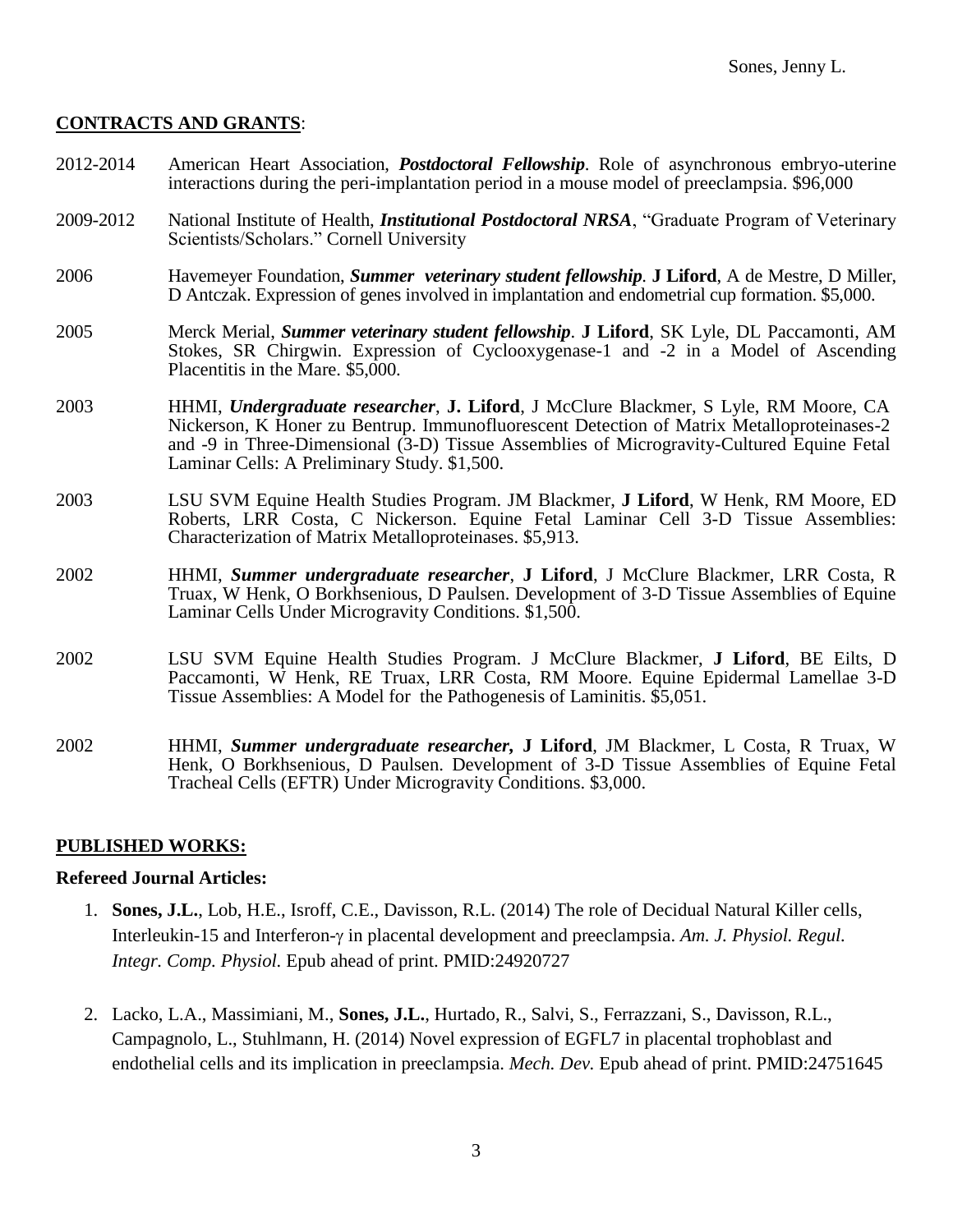- 3. Clark, P.A., Brown, J.L., Li, S., Woods, A.K., Han, L., **Sones, J.L.**, Preston, R.L., Southard, T.L., Davisson, R.L. Roberson, M. (2012) Distal-less 3 haploinsufficiency results in elevated placental oxidative stress and altered fetal growth kinetics in the mouse. *Placenta*, 33:830-838. PMCID:PMC3439566
- 4. de Mestre, A.M., Miller, D., Roberson, M.S.**, Liford, J.**, Chizmar, L.C., McLaughlin, K.E.,Antczak, D.F.(2009) Glial cells missing homologue 1 is induced in differentiating equine chorionic girdle trophoblast cells. *Biol Reprod*, 80(2):227-34. PMCID:PMC2804814

## **Non- Refereed Journal Articles:**

1. **Sones, J.L.** & Davisson, R.L. Preeclampsia TriPoint article, Endocrine Society (in press).

#### **Published Abstracts:**

- 1. **JL Sones**, SD Butler, CE Isroff, J Cha, SK Dey, RL Davisson. *Cox2 Inhibition During Decidualization Improves Fetal Growth Restriction In The BPH/5 Mouse Model Of Preeclampsia*. AHA High Blood Pressure Research 2014, San Francisco, CA 2014 (in press; Best of AHA [top 10%] accepted abstracts)
- 2. **JL Sones**, HE Lob, CE Isroff, J Song, E Williamson, RL Davisson. *BPH/5 Pre-eclamptic Mice Have Increased Uterine Interleukin (IL)-15 And This Is Associated With Decidual Natural Killer (dNK) Cell Loss At The Maternal-Fetal Interface Early In Pregnancy*. AHA High Blood Pressure Research 2014, San Francisco, CA 2014 (in press; Best of AHA [top 10%] accepted abstracts)
- 3. AC Valbuena-Diez, **JL Sones**, SD Butler, U Patel, RL Davisson. *Evidence For Increased Autophagy In Fetoplacental Units Of BPH/5, A Mouse Model of Pre-eclampsia (PE)*. AHA High Blood Pressure Research 2014, San Francisco, CA 2014 (in press)
- 4. **JL Sones**, HE Lob, CE Isroff, J Song, E Williamson, RL Davisson. *Interleukin-15 contributes to decidual natural killer cell loss via interferon-γ during early pregnancy in the pre-eclamptic BPH/5 mouse model.* Proceedings of Experimental Biology (FASEBJ, in press), San Diego, CA 2014
- 5. **JL Sones**, J Cha, CE Isroff, SK Dey, RL Davisson. *Cox2 Signaling During The Peri-implantation Period Plays An Important Role In Fetoplacental Heath In A Mouse Model Of Preeclampsia, BPH/5.* AHA High Blood Pressure Research 2013 (*Hypertension*. 2013; 62:A12), New Orleans, LA 2013
- 6. **JL Sones**, Y Zhou, AK Woods, CE Isroff, MG Knudsen, RL Davisson. *Ovarian Hormone Signaling Defects are Associated with Asynchronous Peri-implantation Events in a Mouse Model of Preeclampsia, BPH/5*. 60<sup>th</sup> Annual Society for Gynecologic Investigation (*Reproductive Sciences*. Vol. 20, No.3 [Supplement]), March 2013, Orlando, FL 2013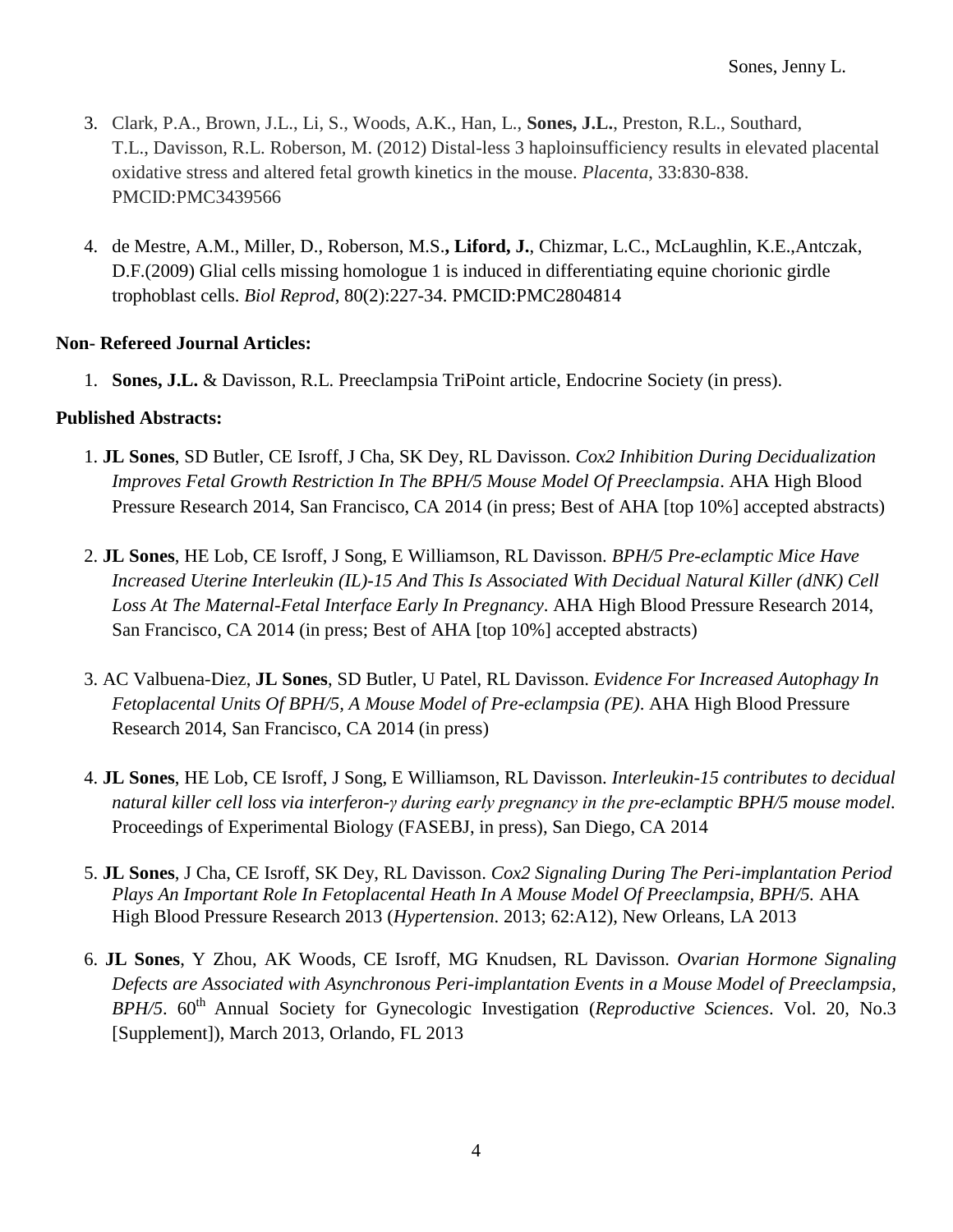- 7. **JL Sones**, Y Zhou, AK Woods, RL Davisson. *Decreased expression of Gcm1 and its downstream targets Syncytin A and B is associated with severity of fetoplacental phenotypes in the BPH/5 model of preeclampsia (PE).* Proceedings of Experimental Biology (FASEBJ), San Diego, CA 2012
- 8. **JL Sones**, D Miller, AM de Mestre, C Decarlo, RM Harman, DF Antczak. *Investigation of the role of integrin α2 subunit in equine trophoblast attachment*. Proceedings of the Tenth International Symposium on Equine Reproduction, Lexington, KY 2010
- 9. **J Liford**, SK Lyle, DL Paccamonti, AM Stokes, SR Chirgwin. *Expression of Cyclooxygenase-1 and -2 in a Model of Ascending Placentitis in the Mare*. Proceedings of the Merck Merial Summer Scholars Symposium, University of Georgia, Athens, GA 2005
- 10. **J Liford,** T Foster, W Waguespack, J Johnson. *Development of Three-Dimensional Tissue Assemblies of Equine Adult Laminar Cells Under Microgravity Conditions*. Proceedings of the AAEP Equine Laminitis Research Meeting, Louisville, KY 2004
- 11. **J Liford,** T Foster, J Johnson, W Waguespack. *Characterization of MMP-2 and -9 Expression and Localization in Primary Equine Adult Laminar Cells.* Proceedings of the AAEP Equine Laminitis Research Meeting, Louisville, KY 2004
- 12. **J Liford**, J McClure Blackmer, L Costa, R Truax, W Henk, O. Borkhsenious, D Paulsen. *Development of Three-Dimensional Tissue Assemblies of Equine Fetal Tracheal Cells (EFTR) Under Microgravity Conditions*. Proceedings of the American College of Veterinary Internal Medicine Conference, Charlotte, NC 2003

# **ORAL PRESENTATIONS:**

- 1. High Blood Pressure Research 2014 Scientific Sessions (Pregnancy and Preeclampsia). "*Cox2 Inhibition During Decidualization Improves Fetal Growth Restriction in the BPH/5 Mouse Model Of Preeclampsia.*" San Francisco, CA, September 2014 **(1 of 6 investigators chosen).**
- 2. High Blood Pressure Research 2014 Scientific Sessions (Top Trainee Oral Abstract). "*BPH/5 Pre-eclamptic Mice Have Increased Uterine Interleukin (IL)-15 And This Is Associated With Decidual Natural Killer (dNK) Cell Loss At The Maternal-Fetal Interface Early In Pregnancy*." San Francisco, CA, September 2014 **(1 of 4 young investigators chosen).**
- 3. NIH/NICHD Health Equity Seminar: Towards Understanding the Pathobiology of Preeclampsia and the Underlying Mechanisms of Vitamin D Involvement. "*Defective Immunoregulatory and Peri-Implantation Events at the Maternal-Fetal Interface in BPH/5, a Mouse Model of Preeclampsia*." National Institutes of Health, Bethesda, MD, September 2014.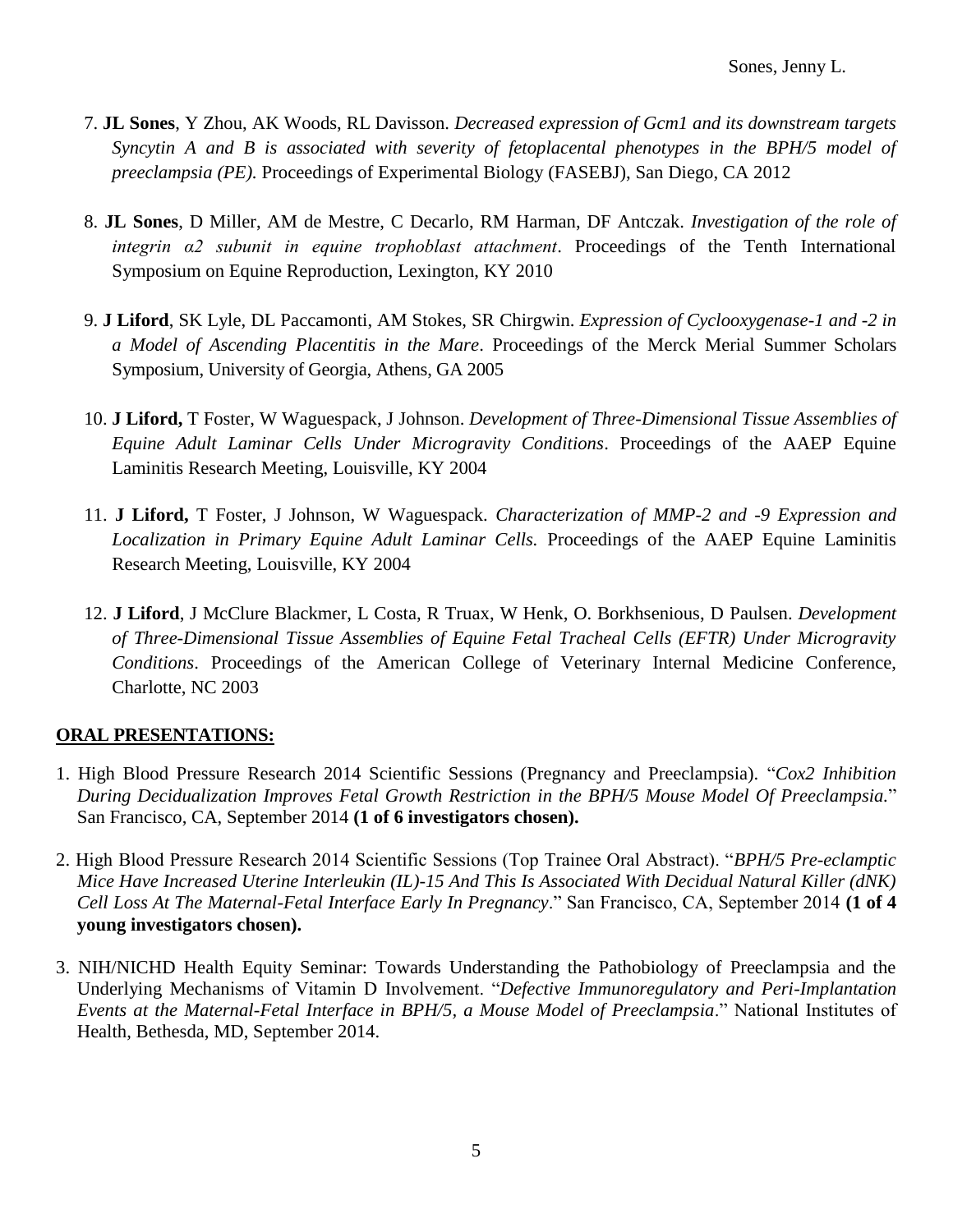- 4. Reproductive Physiology & Endocrinology seminar series. "*Inhibition of Dysregulated Uterine Cox2 Ameliorates Fetal Growth Restriction in BPH/5 Preeclamptic Mice*." Cornell University, Ithaca, NY, February 2014.
- 5. Animal Reproduction and Biotechnology Laboratory (ARBL) Physiology seminar series. "*Molecular Implantation Defects and Fetoplacental Health in a Mouse Model of Preeclampsia, BPH/5*." Colorado State University, Fort Collins, CO, October 2013.
- 6. High Blood Pressure Research 2013 Scientific Sessions (Pregnancy and Preeclampsia). "*Cox2 Signaling During The Peri-implantation Period Plays An Important Role In Fetoplacental Heath In A Mouse Model Of Preeclampsia, BPH/5*." New Orleans, LA, September 2013 **(1 of 5 investigators chosen).**
- 7. 12th Annual Biological and Biomedical Sciences Symposium. "*Cox2 Signaling During The Peri-implantation Period Plays An Important Role In Fetoplacental Heath In A Mouse Model Of Preeclampsia, BPH/5*." Cornell University, August 2013 **(1 of 8 graduate students chosen)**.
- 8. Saratoga Seminar Series. "*Breeding Success after a Racing Career*." Saratoga Springs, NY, August 2012.
- 9. New York Academy of Sciences, Fetal Programming and Environmental Exposures: Implications for Prenatal Care and Pre-Term Birth Meeting. "*Asynchronous Peri-Implantation Events Characterize a Mouse Model of Preeclampsia, BPH/5."* New York, NY, June 2012 **(1 of 4 young investigators chosen)**.
- 10. Reproductive and Developmental Genomics Retreat. **"***Asynchronous Peri-Implantation Events Characterize a Mouse Model of Preeclampsia, BPH/5*." Cornell University, June 2012 **(1 of 9 young investigators chosen)**.
- 11. Baker Institute Fall Seminar Series. "*In vivo or in vitro ... You decide."* P Brosnahan & **JL Sones**, Douglas F. Antczak Laboratory, Cornell University, November 2009.

## **SELECT POSTER PRESENTATIONS:** (\* denotes presenting author)

- 1. **JL Sones\***, Y Zhou, AK Woods, CE Isroff, MG Knudsen, RL Davisson. Ovarian Hormone Signaling Defects are Associated with Asynchronous Peri-implantation Events in a Mouse Model of Preeclampsia, BPH/5. 60<sup>th</sup> Annual Society for Gynecologic Investigation, Orlando, FL 2013
- 2. **JL Sones\***, Y Zhou, AK Woods, RL Davisson. Decreased expression of Gcm1 and its downstream targets Syncytin A and B is associated with severity of feto-placental phenotypes in the BPH/5 model of preeclampsia (PE). 8<sup>th</sup> Annual Center for Vertebrate Genomics Symposium, Ithaca, NY 2012
- 3. **JL Sones**\*, Y Zhou, AK Woods, E Williamson, E Green, C Isroff, RL Davisson. Asynchronous periimplantation events characterize a mouse model of preeclampsia**,** BPH/5. Reproductive and Developmental Genomics Retreat, Ithaca, NY 2012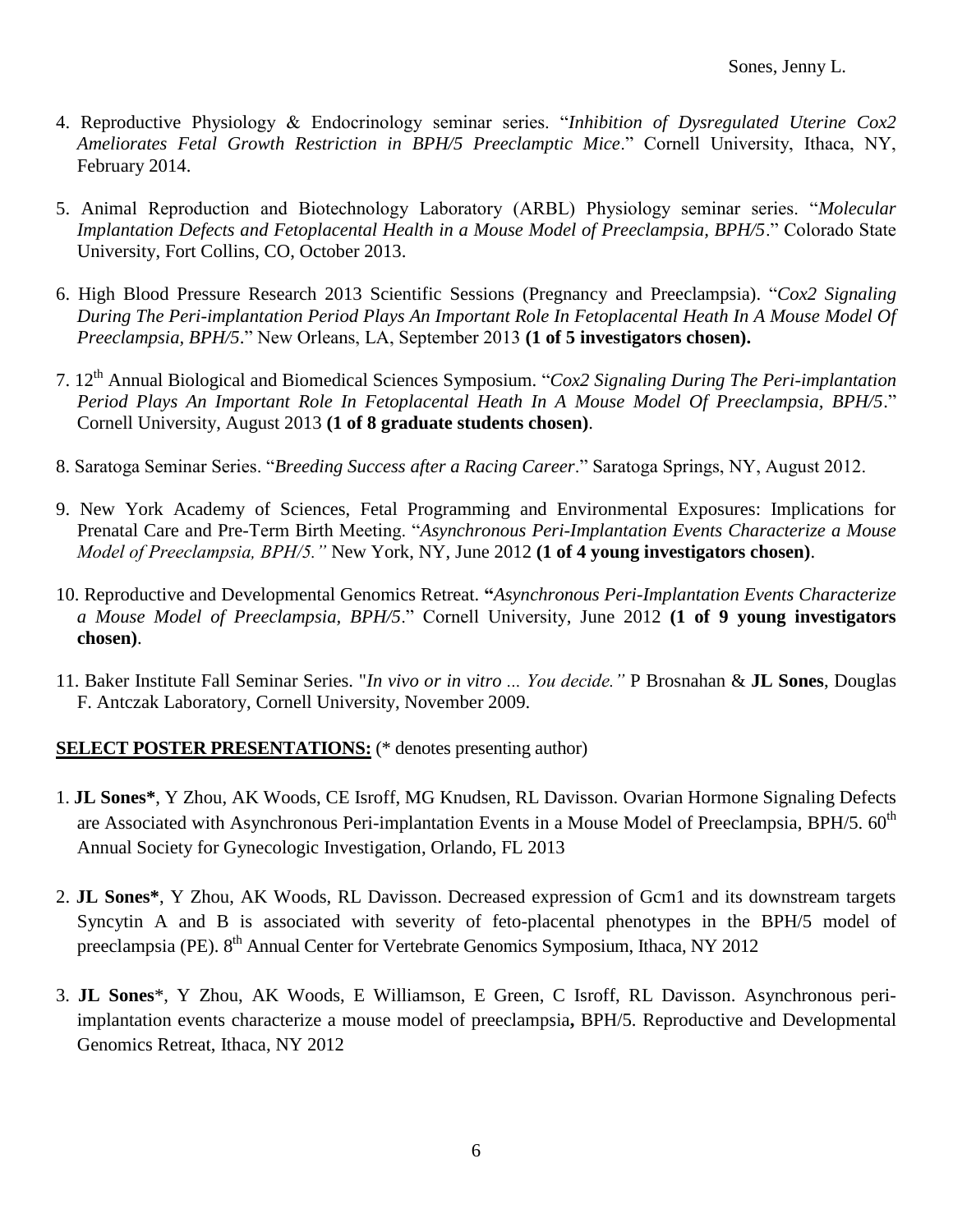- 4. **JL Sones**\*, Y Zhou, AK Woods, E Williamson, E Green, C Isroff, RL Davisson. Asynchronous periimplantation events characterize a mouse model of preeclampsia**,** BPH/5. Fetal Programming and Environmental Exposures, New York, NY 2012
- 5. **JL Sones\***, Y Zhou, AK Woods, RL Davisson. Decreased expression of Gcm1 and its downstream targets Syncytin A and B is associated with severity of feto-placental phenotypes in the BPH/5 model of preeclampsia (PE). Experimental Biology, San Diego, CA 2012
- 6. **JL Sones\***, D Miller, AM de Mestre, C Decarlo, RM Harman, DF Antczak. Investigation of the role of integrin  $\alpha$ 2 subunit in equine trophoblast attachment and invasion.  $43<sup>rd</sup>$  Annual Meeting of the Society for the Study of Reproduction, Milwaukee, WI 2010
- 7. **JL Sones\***, D Miller, AM de Mestre, C Decarlo, RM Harman, DF Antczak. Investigation of the role of integrin  $\alpha$ 2 subunit in equine trophoblast attachment.  $10^{th}$  International Symposium on Equine Reproduction, Lexington, KY 2010
- 8. **J Liford\***, AM de Mestre, D Miller, DF Antczak. Expression of genes involved in implantation and endometrial cup formation. Phi Zeta Research Emphasis Day, LSU SVM, Baton Rouge, LA 2006
- 9. **J Liford\***, SK Lyle, DL Paccamonti, AM Stokes, SR Chirgwin. Expression of Cyclooxygenase-1 and -2 in a Model of Ascending Placentitis in the Mare. Phi Zeta Research Emphasis Day, LSU SVM , Baton Rouge, LA 2005
- 10. **J Liford\***, SK Lyle, DL Paccamonti, AM Stokes, SR Chirgwin. Expression of Cyclooxygenase-1 and -2 in a Model of Ascending Placentitis in the Mare. Merck Merial Summer Scholars Symposium, University of Georgia, Athens, GA 2005
- 11. **J Liford\***, T Foster, W Waguespack, J Johnson. Detection of MMP-2 and -9 in Three-Dimensional Tissue Assemblies of Equine Adult Laminar Cells. US Pony Club Meeting, New Orleans, LA 2005
- 12. **J Liford\***, T Foster, W Waguespack, J Johnson. Detection of MMP-2 and -9 in Three-Dimensional Tissue Assemblies of Equine Adult Laminar Cells. Phi Zeta Research Emphasis Day, LSU SVM, Baton Rouge, LA 2004
- 13. **J Liford\***, T Foster, J Johnson, W. Waguespack. Characterization of MMP-2 and -9 Expression and Localization in Primary Equine Adult Laminar Cells. AAEP Equine Laminitis Research Meeting and Panel, Louisville, KY 2004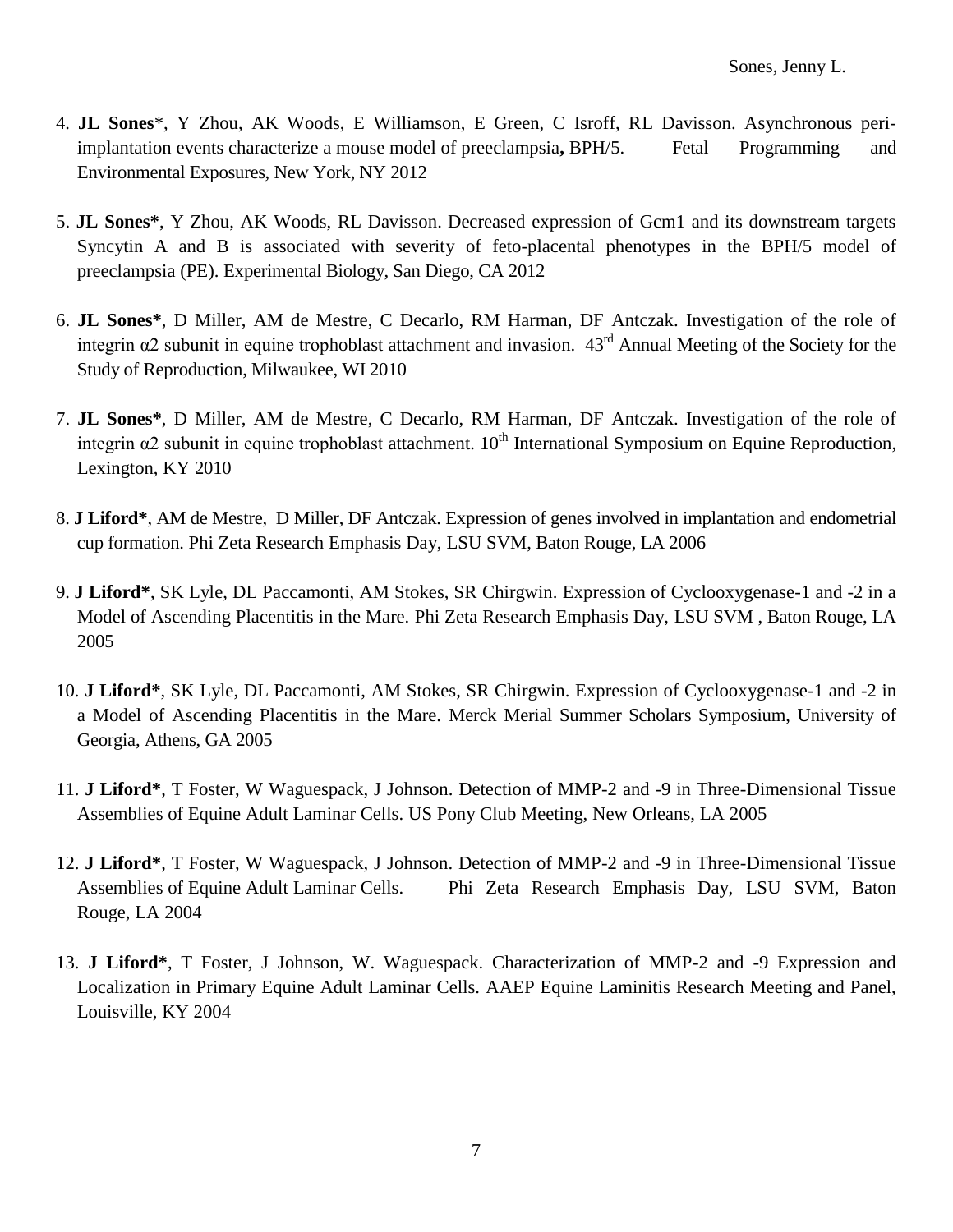- 14. **J Liford\***, T Foster, J Johnson, W Waguespack. Characterization of MMP-2 and -9 Expression and Localization in Primary Equine Adult Laminar Cells. 29<sup>th</sup> Annual West Coast Biological Sciences Undergraduate Research Conference, Point Loma Nazarene University, San Diego, CA 2004
- 15. **J Liford\***, J McClure Blackmer, S Lyle, RM Moore, CA Nickerson, K Honer zu Bentrup. Immunofluorescent Detection of Matrix Metalloproteinases-2 and -9 in Three-Dimensional Tissue Assemblies of Microgravity-Cultured Equine Fetal Laminar Cells: A Preliminary Study. Phi Zeta Research Emphasis Day, LSU SVM, Baton Rouge, LA 2003
- 16. **J Liford\***, J McClure Blackmer, L Costa, R Truax, W Henk, O Borkhsenious, D Paulsen. Development of Three-Dimensional Tissue Assemblies of Equine Fetal Tracheal Cells (EFTR) Under Microgravity Conditions. 28<sup>th</sup> Annual West Coast Biological Sciences Undergraduate Research Conference, Colorado College, Colorado Springs, CO 2003
- 17. **J Liford\***, J McClure Blackmer, L Costa, R Truax, W Henk, O Borkhsenious, D Paulsen. Development of Three-Dimensional Tissue Assemblies of Equine Fetal Tracheal Cells (EFTR) Under Microgravity Conditions. Phi Zeta Research Emphasis Day, LSU SVM, Baton Rouge, LA 2002
- 18. **J Liford\***, J McClure Blackmer, L Costa, R Truax, W Henk, O Borkhsenious, D Paulsen. Development of Three-Dimensional Tissue Assemblies of Equine Fetal Tracheal Cells (EFTR) Under Microgravity Conditions. HHMI Summer Undergraduate Research Forum, LSU, Baton Rouge, LA 2002

## **TEACHING/MENTORING**

**Courses:**

| Courses: |                 |                         |                                   |
|----------|-----------------|-------------------------|-----------------------------------|
| Year     | <b>Semester</b> | <b>Course Title</b>     | Role                              |
| 2013     | Fall            | Animal Health & Disease | Clinical Rotation Leader          |
| 2013     | Spring          | Equine Reproduction     | Clinical Rotation Leader/Lecturer |

Courses consisted of 4 weeks of hands-on clinical training in reproductive physiology of the mare and stallion and lecturing about early pregnancy physiology to Cornell University veterinary students.

## **Mentoring/Advising:**

Stephanie Shapiro, 2014 Cornell Leadership Program for Veterinary Students, 15<sup>th</sup> Annual Merial-NIH Veterinary Scholars Symposium. *Inhibition of Uterine Cox2 during Decidualization Normalizes VEGF<sup>164</sup> Expression and Improves Fetal Growth in a Mouse Model of Preeclampsia* (Best molecular biology presentation award)

Catherine Isroff, 2013 Fall Forum, Cornell Undergraduate Research Board. *Dysregulated estrous cycles and uterine inflammation before pregnancy is associated with BPH/5 mice, a spontaneous model of preeclampsia.*